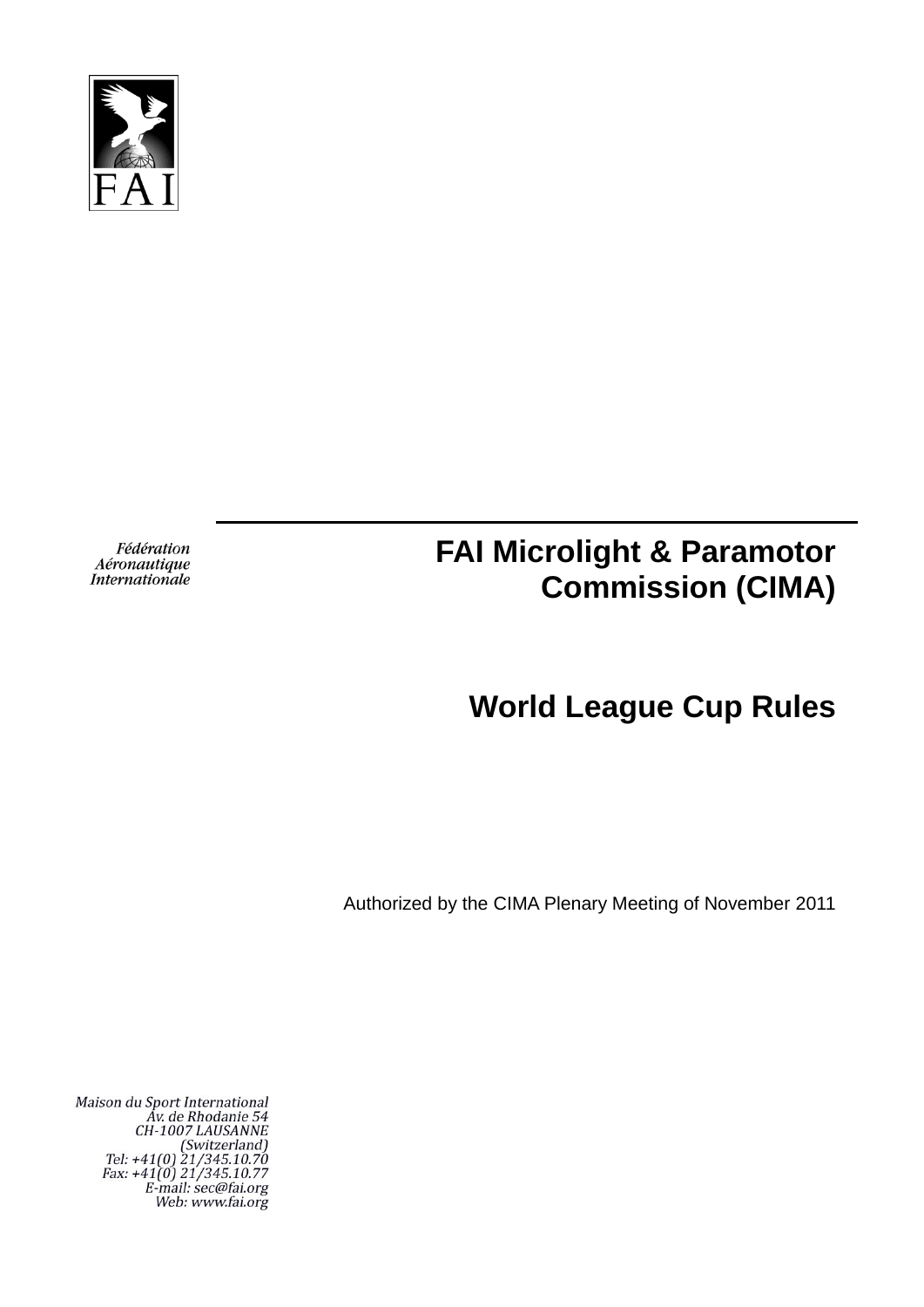### **FEDERATION AERONAUTIQUE INTERNATIONALE** Maison du Sport International, Av. de Rhodanie 54, CH-1007 LAUSANNE, Switzerland

### Copyright 2012

All rights reserved. Copyright in this document is owned by the Fédération Aéronautique Internationale (FAI). Any person acting on behalf of the FAI or one of its Members is hereby authorized to copy, print, and distribute this document, subject to the following conditions:

### **1. The document may be used for information only and may not be exploited for commercial purposes.**

### **2. Any copy of this document or portion thereof must include this copyright notice**.

Note that any product, process or technology described in the document may be the subject of other Intellectual Property rights reserved by the Fédération Aéronautique Internationale or other entities and is not licensed hereunder.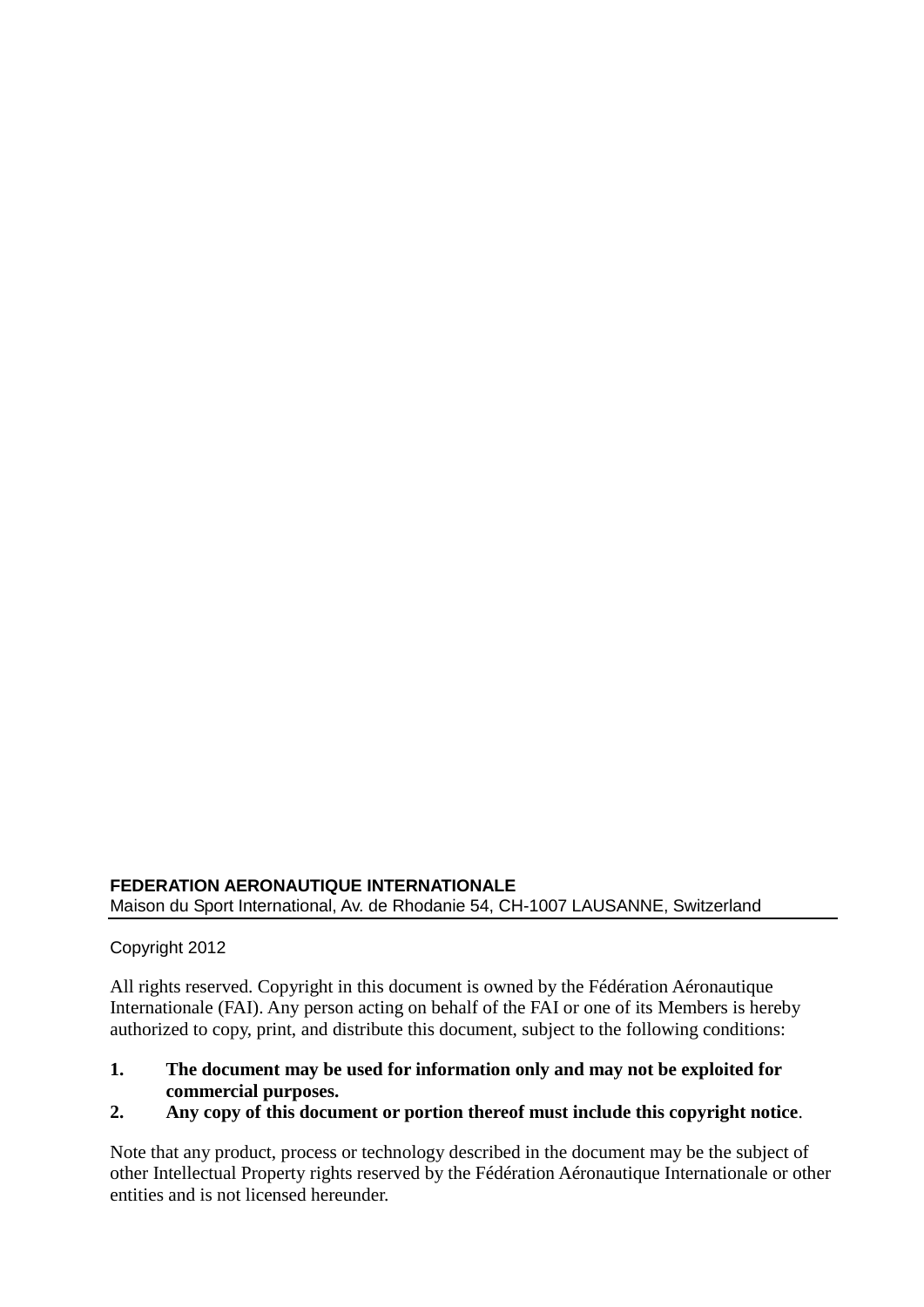## **WORLD LEAGUE CUP RULES of the FAI MICROLIGHT & PARAMOTOR COMMISSION (CIMA)**

#### **TABLE OF CONTENTS:**

|                | <b>GENERAL</b>            |   |
|----------------|---------------------------|---|
|                |                           |   |
| 1.2            |                           |   |
| 1.3            |                           |   |
| 1.4            |                           |   |
| 1.5            |                           |   |
| 1.6            |                           |   |
|                | <b>OVERVIEW</b>           | 2 |
|                | <b>EVENTS</b>             |   |
| $\overline{4}$ | <b>PILOTS</b>             |   |
| 5              | <b>NATIONAL TEAMS</b>     |   |
| 6              | <b>ELECTIVE TEAMS</b>     |   |
|                | <b>SCORING</b>            | 4 |
| 7.1            |                           |   |
| 7.2            |                           |   |
| 7.3            |                           |   |
| 8              | <b>EVENT RESULTS</b>      |   |
| 9              | <b>DISPUTE RESOLUTION</b> |   |

#### **1 GENERAL**

#### **1.1 Title & status**

- 1.1.1 This document contains the rules and regulations of the CIMA World League Cup. (WLC)
- 1.1.2 Since WLC is a developing system, this document is subject to change at any time. This document and changes in rules and procedures will be maintained in real time at<http://wiki.fai.org/x/ZYBb>
- 1.1.3 The WLC (formerly CLC Continental League Cup) was established by a resolution made at the 2010 CIMA Plenary meeting. The proposal<http://wiki.fai.org/x/kYFW> provided for a CIMA working group (WG) to be established:
	- a) To write these rules with the intention of starting the league immediately, ready for the 2011 season.
	- b) To produce a simple set of working rules and application forms based on the concepts proposed.
	- c) To work out procedures for payments, FAI Licence checking, maintaining the league tables etc., some of which will need to be agreed in cooperation with FAI secretariat.
	- d) To have this in place by the end of January 2011 so organizers have plenty of time to integrate their events into the WLC, and pilots have plenty of time to organize their FAI licences.
	- e) To present a report to the 2011 CIMA Plenary. The report should include a proposal for a definitive set of rules to be permanently included in FAI Section 10.
- 1.1.4 Additionally, the working group was given the power:
	- a) To administer the WLC during the course of the 2011 season, and further 2012 season.
	- b) To alter rules of the WLC during the course of the season (though not retrospectively) if it sees, or anticipates, things happening contrary to the agreed concepts.
- 1.1.5 There is no reason to believe the WLC concept will not work equally well for microlights, however, to avoid the risk of it all getting too complicated too quickly, the WLC is just for Paramotors in the first year (2011, and 2012).
- 1.1.6 The WG shall include in its report a recommendation regarding the inclusion of microlights in future years.

# **1.2.1 Scope**<br>**1.2.1 This do**

This document contains the rules of the WLC, how it is administered and how the results are compiled.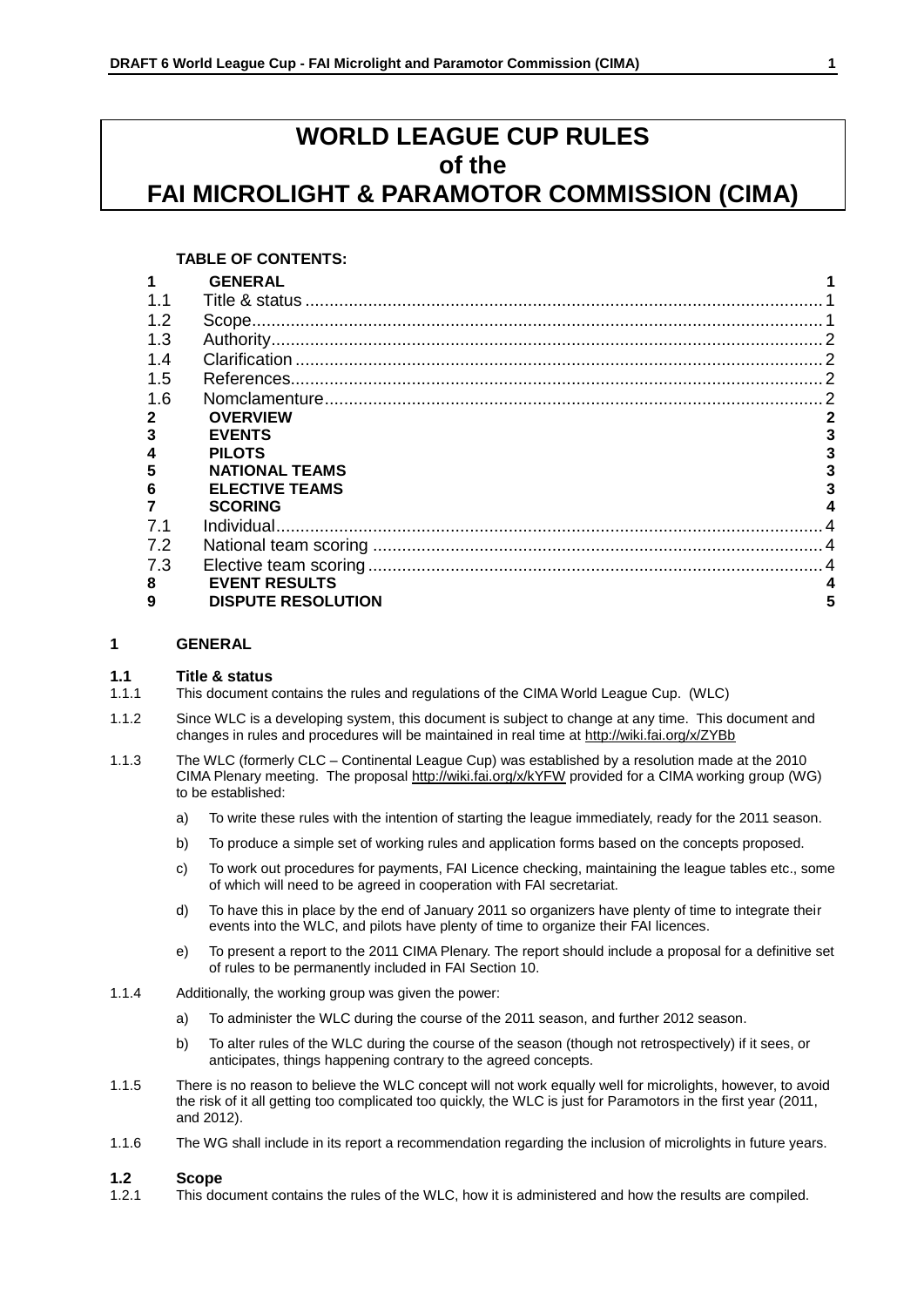#### **1.3 Authority**

1.3.1 These WLC Rules combine the General Section and Section 10 of the FAI Sporting Code with regulations and requirements specific to the WLC. The FAI Sporting Code shall take precedence over WLC wording if there is omission or ambiguity.

#### **1.4 Clarification**

1.4.1 Classes AL1, AL2, WL1 and WL2, GL1, GL2 are "Microlights" and classes PF1, PF1f, PF2, PL1 and PL2 are "Paramotors"

#### **1.5 References**

- 1.5.1 This document includes quotes from S10 in order to aid clarity, however the prime authority for such wording is the source document.
- 1.5.2 In all cases the most recent edition must be used.

#### **1.6 Nomclamenture**

In this document the words "must", "shall", and "may not" indicate mandatory requirements; "should" indicates a recommendation; "may" indicates what is permitted; and "will" indicates what is going to happen. Where appropriate, words of the male gender should be taken as generic and include persons of the feminine gender. Advisory notes and guidance are in *italic script*.

#### **2 OVERVIEW**

- 2.1. The objective of the WLC is:
	- a) To provide a mechanism by which pilots are encouraged to compete in more nationally organized open competitions by providing a series of classifications which combines the results of those competitions into a league at continental level.
	- b) To help organizers increase international participation in their nationally organized competition events.
	- c) To raise funds for FAI by way of small sanction fees which it may invest for the benefit of all pilots in future events.
- 2.2 The purpose of the WLC is to provide good and satisfying contest to determine the WLC champions from all continents in each season, and to reinforce friendship amongst pilots and nations (S10 4.2).
- 2.3 A WLC season extends from 1st October to 30th September the following year.
- 2.4 There may be a WLC in each class which has at least 4 valid WLC events in a season.
- 2.5 A valid WLC event is one which:
	- a) Has been registered with FAI and the sanction fee has been paid to FAI within the correct deadlines.
	- b) Is open to pilots of all nations.
	- c) The results have been provided to FAI within the correct deadline.
- 2.6 WLC class results in an event are valid when:
	- a) The class includes a minimum of 15% of competing pilots from nations other than the host nation.
	- b) The minimum number of competing pilots in each class is as follows:
		- PF1: 7 pilots
		- PF1f: 3 pilots
		- PF2: 3 crews
		- PL1: 5 pilots
		- PL2: 3 crews
	- c) Has a minimum of 1 task in each of the standard FAI categories: economy, navigation and precision.
- 2.7 There is no limit to the number of WLC events which may be held by a NAC in any one season.
- 2.8 Current WLC classifications will be provided by FAI in the form of:
	- a) Individual class score
	- b) National team score
	- c) Elective team score
- 2.9 Diplomas will be awarded at the CIMA Plenary meeting following the end of a season to 1st, 2nd and 3rd places in each WLC in each classification.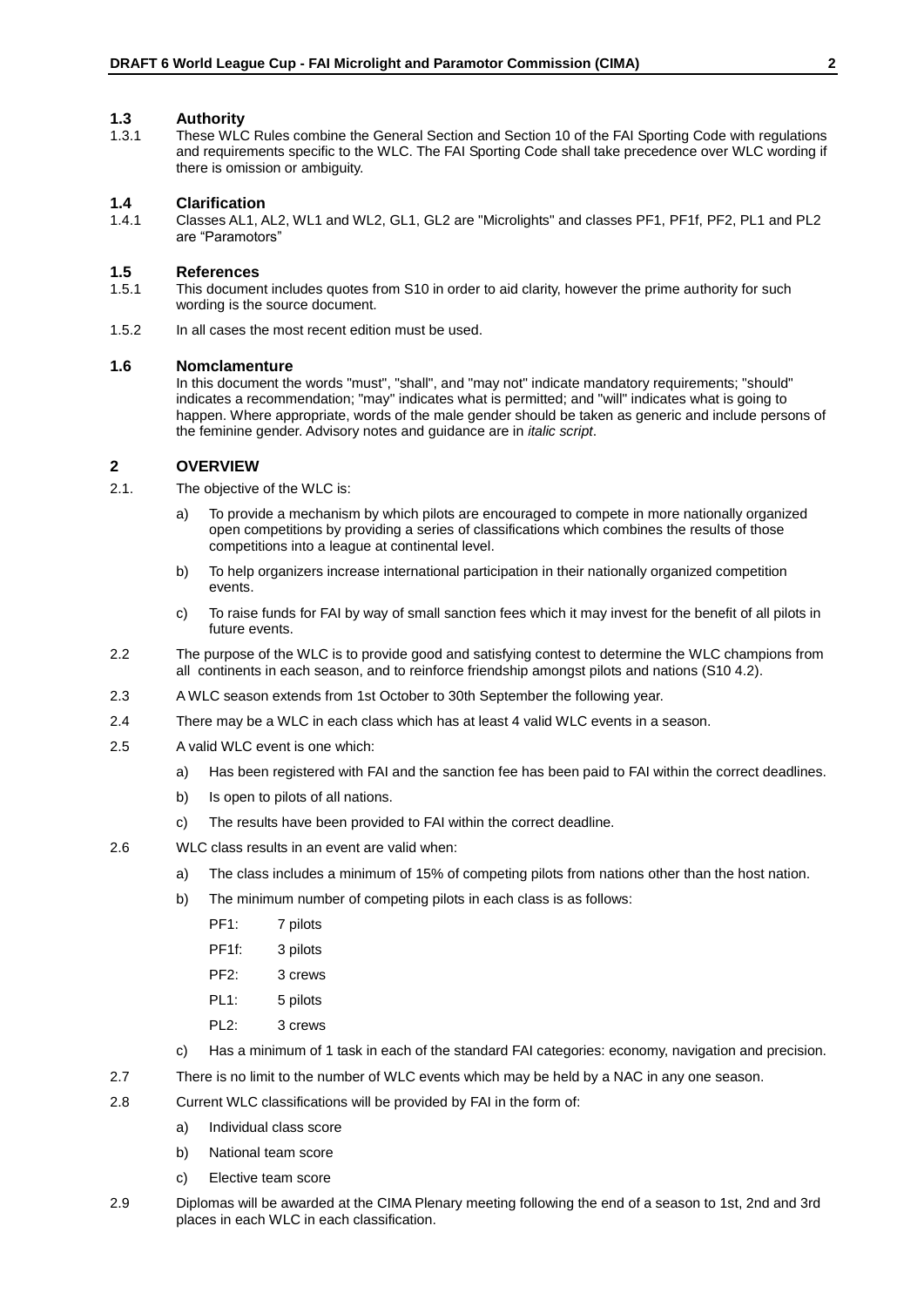#### **3 EVENTS**

- 3.1 At least 45 days before the event:
	- a) An event must be registered online with all the required details.
	- b) The sanction fee must be received by FAI.
- 3.2 The sanction fee shall be  $€50$
- 3.3 No sanction fee shall be refundable.
- 3.4 Registered events may be postponed to a later date at any time up to 48 hours before the start of the event.
- 3.5 WLC events are by definition FAI category 2 events and therefore must have the approval of the National Aero Club (NAC) of the organiser. (The Organizing NAC)
- 3.6 If the event is to be held in the territory of another NAC then the organiser must also obtain authorization from that NAC. (The controlling NAC)
- 3.7 Authorized WLC Events will appear in the WLC Calendar and in the FAI Calendar.
- 3.8 By registering a WLC event, the organizer agrees:
	- a) That no competing pilot will be charged an entry fee greater than the maximum entry fee declared at registration. *(Organizers may of course offer discounts for early or online payment etc).*
	- b) That the event is open to all pilots
	- c) That all applications to compete will be treated on an equal, or a first-come / first-served basis.
	- d) That the intention is to organize a number of tasks in each class of the style and proportions required for a WLC qualifying event. *(Of course prevailing weather may disrupt this).*
	- e) That results will be provided to FAI in the required format within 14 days of the end of the event.

#### **4 PILOTS**

- 4.1 Pilots are not required to register with the WLC system, they get into the WLC classification via the results provided by the event organizer to FAI after the event.
- 4.2 To get into all individual and team WLC classifications each pilot MUST have a FAI Sporting Licence (SL) valid for microlights before the end of the WLC season. Results of the pilots without a valid FAI SL will be ignored by the WLC scoring system.
- 4.3 FAI licence validity will be checked against the online SL database. Pilots can check their own SL entry for validity a[t http://sportinglicences.fai.org](http://sportinglicences.fai.org/)
- 4.4 In classes with two crew, pilots and co-pilots are scored independently and equally. *This allows crews to change through the length of a season without penalty.*

#### **5 NATIONAL TEAMS**

5.1 National teams are not required to register with the WLC system. They get into the WLC classification by cross-referencing a pilot's nation derived from the SL database and the results provided by the event organizer to FAI after the event.

#### **6 ELECTIVE TEAMS**

- 6.1 Elective teams are designed to allow manufacturers to form their factory teams, and also to allow pilots to form their own social teams.
- 6.2 An elective team is only valid for one World League Cup in one season.
- 6.3 An elective team is not valid until:
	- a) The 'team leader' has completed the registration.
	- b) The registration fee of €75 has been paid into a FAI account.
- 6.4 The name or purpose of an elective team must not be in contravention of the standard FAI rules on advertisin[g http://www.fai.org/documents/advertisingrules](http://www.fai.org/documents/advertisingrules)
- 6.5 Elective team leaders may invite any pilot or crew to be a member of their team. A crew may have been invited to be a member of many teams but at registration must declare to the event organizer which (if any) single elective team he/they will be a member of at that event. This declaration may not be changed after the first task has started and must be included in the results provided by the organizer to FAI after the event.
- 6.6 Pilots or crews may freely change to another elective team between events.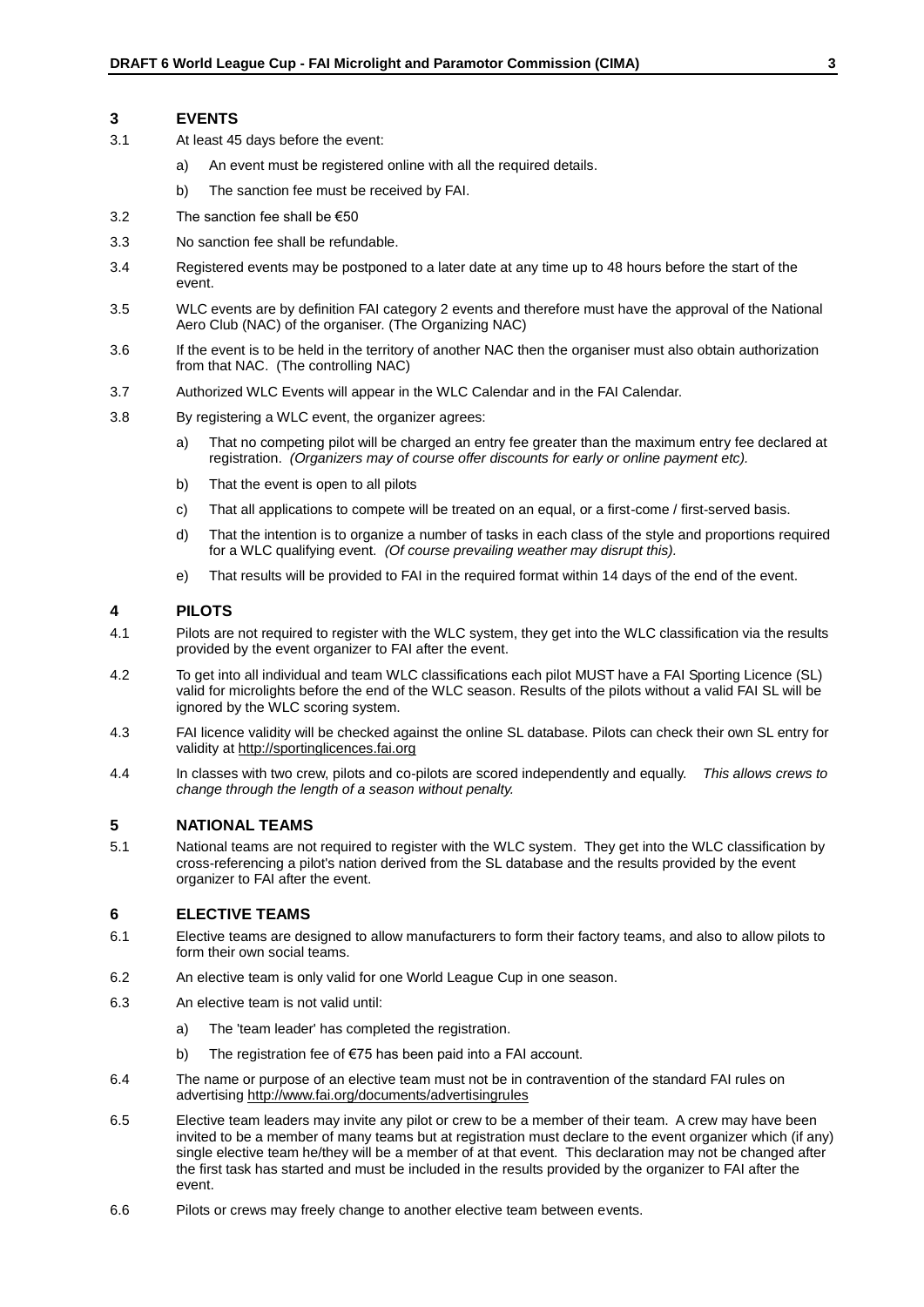#### **7 SCORING**

# **7.1 Individual**

**Number of competitors**

- Pilots are considered to have competed in a WLC event when they have scored more than zero in the organizer's final scoring.
- 7.1.2 A pilots score in a valid WLC event is calculated using a 'positional' style scoring system in class:
	- 1st 30 pts; 2nd 25 pts; 3rd 22 pts; 4th and further (24 pilot position) pts, but not less then 2 pts.
- 7.1.3 In the case when less then 22 pilots or crew compete, each pilot result is decreased by the difference between 22 and the number of competing pilots. *For example, in a class of 7 competing crews, points for positions from 1st to 7th are applied as follows: 15, 10, 7, 5, 4, 3, 2.*

|     | Number or competitors |               |                |                |                           |                |                |                         |                  |                |               |                |    |                |                |                |                |                |                |                |
|-----|-----------------------|---------------|----------------|----------------|---------------------------|----------------|----------------|-------------------------|------------------|----------------|---------------|----------------|----|----------------|----------------|----------------|----------------|----------------|----------------|----------------|
| Pos | $22+$                 | 21            | 20             | 19             | 18                        | 17             | 16             | 15                      | 14               | 13             | 12            | 11             | 10 | 9              | 8              | $\overline{7}$ | 6              | 5              | 4              | 3              |
| 1   | 30                    | 29            | 28             | 27             | 26                        | 25             | 24             | 23                      | 22               | 21             | 20            | 19             | 18 | 17             | 16             | 15             | 14             | 13             | 12             | $\overline{7}$ |
| 2   | 25                    | 24            | 23             | 22             | 21                        | 20             | 19             | 18                      | 17               | 16             | 15            | 14             | 13 | 12             | 11             | 10             | 9              | 8              | 7              | 4              |
| 3   | 22                    | 21            | 20             | 19             | 18                        | 17             | 16             | 15                      | 14               | 13             | 12            | 11             | 10 | 9              | 8              | 7              | 6              | 5              | 4              | 2              |
| 4   | 20                    | 19            | 18             | 17             | 16                        | 15             | 14             | 13                      | 12               | 11             | 10            | 9              | 8  | 7              | 6              | 5              | 4              | 3              | $\overline{2}$ |                |
| 5   | 19                    | 18            | 17             | 16             | 15                        | 14             | 13             | 12                      | 11               | 10             | 9             | 8              | 7  | 6              | 5              | 4              | 3              | $\overline{2}$ |                |                |
| 6   | 18                    | 17            | 16             | 15             | 14                        | 13             | 12             | 11                      | 10               | 9              | 8             | $\overline{7}$ | 6  | 5              | 4              | $\mathsf 3$    | $\overline{2}$ |                |                |                |
| 7   | 17                    | 16            | 15             | 14             | 13                        | 12             | 11             | 10                      | 9                | 8              | 7             | 6              | 5  | 4              | 3              | $\overline{2}$ |                |                |                |                |
| 8   | 16                    | 15            | 14             | 13             | 12                        | 11             | 10             | 9                       | 8                | $\overline{7}$ | 6             | 5              | 4  | 3              | $\overline{2}$ |                |                |                |                |                |
| 9   | 15                    | 14            | 13             | 12             | 11                        | 10             | 9              | 8                       | $\boldsymbol{7}$ | $\,6$          | 5             | 4              | 3  | $\overline{2}$ |                |                |                |                |                |                |
| 10  | 14                    | 13            | 12             | 11             | 10                        | 9              | 8              | $\overline{7}$          | 6                | 5              | 4             | 3              | 2  |                |                |                |                |                |                |                |
| 11  | 13                    | 12            | 11             | 10             | 9                         | 8              | 7              | 6                       | 5                | 4              | $\frac{3}{2}$ | $\mathbf{2}$   |    |                |                |                |                |                |                |                |
| 12  | 12                    | 11            | 10             | 9              | $\bf 8$                   | $\overline{7}$ | 6              | 5                       | 4                | $\mathsf 3$    |               |                |    |                |                |                |                |                |                |                |
| 13  | 11                    | 10            | 9              | 8              | $\overline{7}$            | 6              | $\,$ 5 $\,$    | $\overline{\mathbf{4}}$ | $\mathsf 3$      | $\overline{2}$ |               |                |    |                |                |                |                |                |                |                |
| 14  | 10                    | 9             | 8              | $\overline{7}$ | 6                         | $\mathbf 5$    | 4              | $\mathsf 3$             | $\overline{2}$   |                |               |                |    |                |                |                |                |                |                |                |
| 15  | 9                     | 8             | $\overline{7}$ | 6              | 5                         | 4              | 3              | 2                       |                  |                |               |                |    |                |                |                |                |                |                |                |
| 16  | 8                     | 7             | 6              | 5              | 4                         | $\frac{3}{2}$  | $\overline{2}$ |                         |                  |                |               |                |    |                |                |                |                |                |                |                |
| 17  | 7                     | 6             | 5              | 4              | $\ensuremath{\mathsf{3}}$ |                |                |                         |                  |                |               |                |    |                |                |                |                |                |                |                |
| 18  | 6                     | 5             | 4              | 3              | $\overline{2}$            |                |                |                         |                  |                |               |                |    |                |                |                |                |                |                |                |
| 19  | 5                     | 4             | 3              | $\overline{2}$ |                           |                |                |                         |                  |                |               |                |    |                |                |                |                |                |                |                |
| 20  | 4                     | $\frac{3}{2}$ | $\overline{2}$ |                |                           |                |                |                         |                  |                |               |                |    |                |                |                |                |                |                |                |
| 21  | 3                     |               |                |                |                           |                |                |                         |                  |                |               |                |    |                |                |                |                |                |                |                |
| 22  | 2                     |               |                |                |                           |                |                |                         |                  |                |               |                |    |                |                |                |                |                |                |                |
| 23  | 2                     |               |                |                |                           |                |                |                         |                  |                |               |                |    |                |                |                |                |                |                |                |
| 24  | 2                     |               |                |                |                           |                |                |                         |                  |                |               |                |    |                |                |                |                |                |                |                |
| 25  | Etc                   |               |                |                |                           |                |                |                         |                  |                |               |                |    |                |                |                |                |                |                |                |

7.1.4 All competing pilots are scored in the event, however, only pilots with a valid SL are included in the WLC ranking.

*It is important to understand that a pilot's* WLC *positional score takes no account of whether other pilots in the class have an SL or not. Example: In a class of 15 pilots, if the 1st and 3rd placed pilots do have a*  valid SL but 2nd place pilot does not, then the 3rd place pilot will still score 15 points even though the 2nd *placed pilot will not be classified in the* WLC *ranking.*

#### 7.1.5 50% (rounded up)

Final pilot score is a sum of maximum x best pilot results, where x is a rounded up half of the number of the most valid League Cup events run in the class on any continent in the season. For example, if there were 10 valid events in Europe, 6 in Asia, 3 in South America and two in Australia, then the number would be 50% of ten, i.e. 5.

#### Examples:

4 valid events in class : Each pilots best 2 scores are included in the WLC ranking. 5 valid events in class : Each pilots best 3 scores are included in the WLC ranking. 6 valid events in class : Each pilots best 3 scores are included in the WLC ranking. 7 valid events in class : Each pilots best 4 scores are included in the WLC ranking. Etc.

# **7.2 National team scoring**<br>**7.2.1** A national team score is the

A national team score is the sum of the best three individual scores from each nation in each valid class. *There is only one national ranking summarizing scores from all classes.*

# **7.3 Elective team scoring**

7.3.1 An elective team score is the sum of the best three individual scores from each elective team in each valid class. *There is only one elective team score summarizing scores from all classes.*

#### **8 EVENT RESULTS**

- 8.1 Event organizers must provide class results within 14 days of the end of the event.
- 8.2 Class results must always be provided as single .csv files per class in the following format: